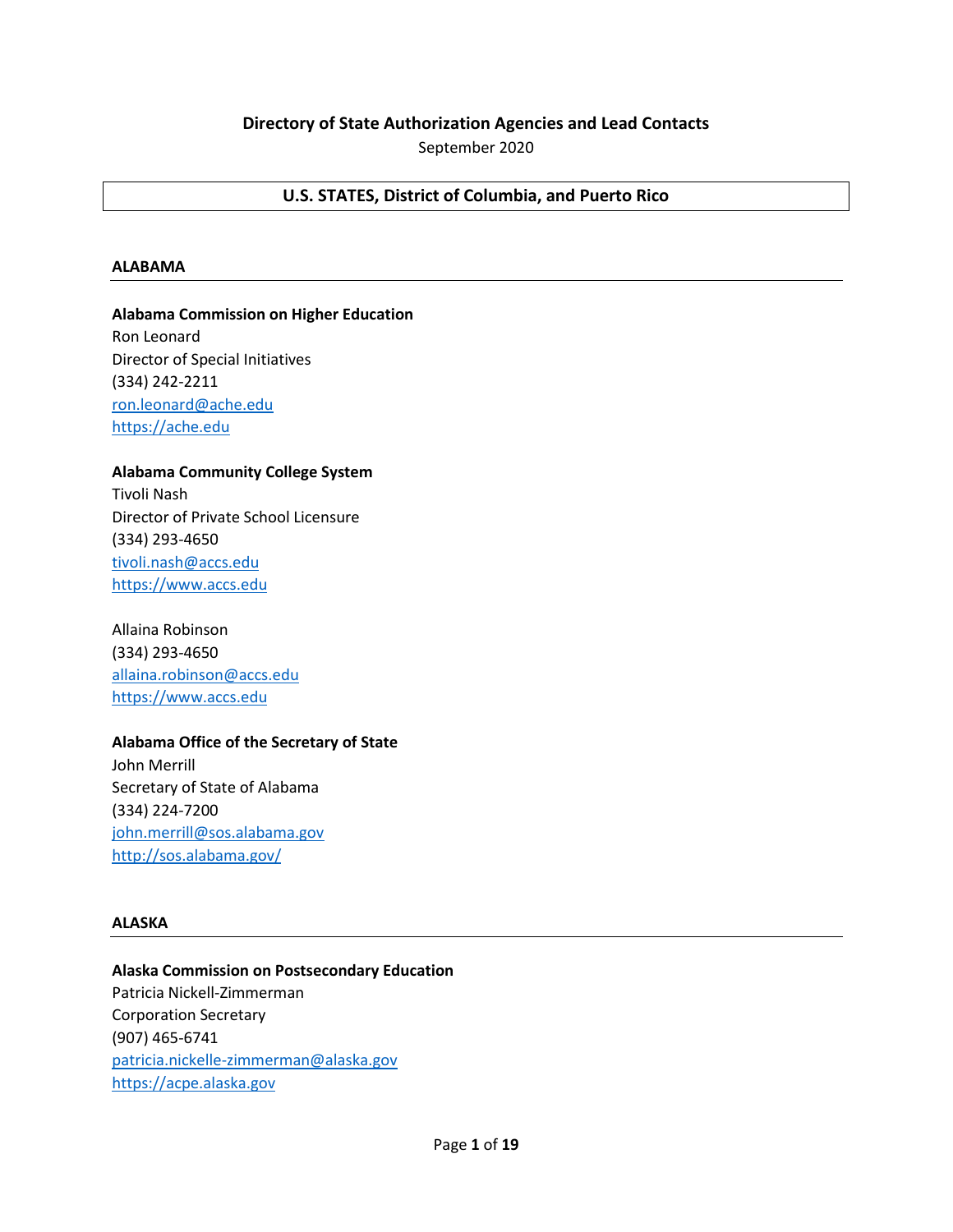## **ARIZONA**

## **Arizona State Board for Private Postsecondary Education**

Teri Stanfill Executive Director Licensing / Compliance / Board / STRF (602) 542-2399 [teri.stanfill@azppse.gov](mailto:teri.stanfill@azppse.gov) <https://ppse.az.gov/>

## **ARKANSAS**

## **Arkansas Department of Higher Education**

Alana Boles Program Director for Private Career and Out-of-State Education (501) 371-2060 [Alana.Boles@adhe.edu](mailto:Alana.Boles@adhe.edu) [https://www.adhe.edu](https://www.adhe.edu/institutions/academic-affairs/sara/)

#### **CALIFORNIA**

# **California Bureau for Private Postsecondary Education** Michael Marion, Jr. Bureau Chief (916) 574-8900 michael.marion@dca.ca.gov <http://www.bppe.ca.gov/>

#### **COLORADO**

# **Colorado Department of Higher Education** Heather DeLange Director, Office of Private Postsecondary Education (303) 862-3005 [heather.delange@dhe.state.co.us](mailto:heather.delange@dhe.state.co.us) [http://highered.colorado.gov](http://highered.colorado.gov/)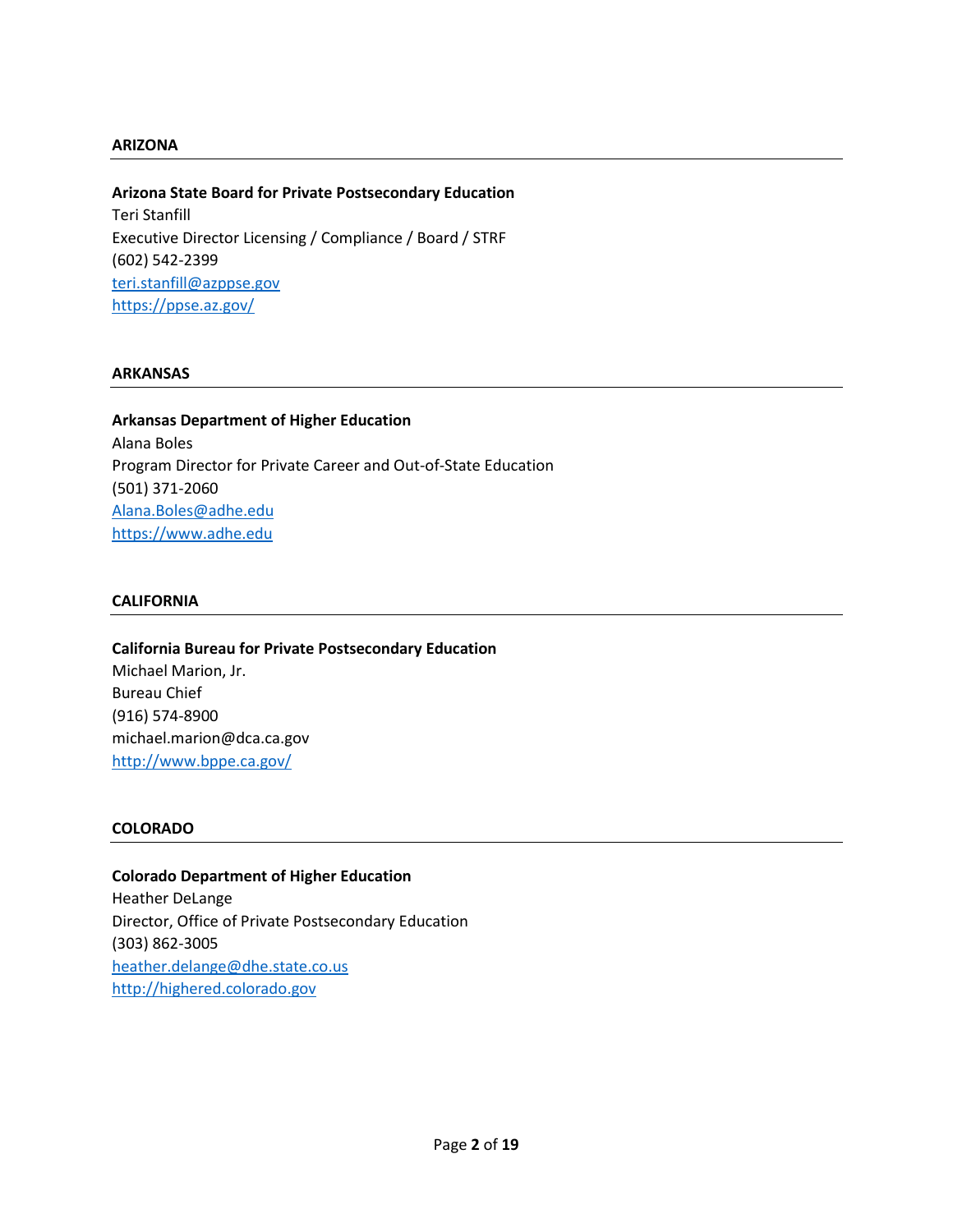**Colorado Division of Private Occupational Schools** Lorna Candler Director of the Division of Private Occupational Schools (303) 862-3016 [lorna.candler@dhe.state.co.us](mailto:lorna.candler@dhe.state.co.us) [https://highered.colorado.gov](https://highered.colorado.gov/)

## **CONNECTICUT**

## **Connecticut Office of Higher Education**

Sean Seepersad Division Director, Academic Affairs (860) 947-1837 [sean.seepersad@ct.gov](mailto:sean.seepersad@ct.gov) [https://www.ctohe.org](https://www.ctohe.org/) 

## **DELAWARE**

# **Delaware Department of Education, Higher Education Office** Shana Payne Director (302) 735-4120 [shana.payne@doe.k12.de.us](mailto:shana.payne@doe.k12.de.us) <https://www.doe.k12.de.us/>

Nicholas Buono Education Specialist, College Success Program Administrator (302) 735-4193 [nicholas.buono@doe.k12.de.us](mailto:nicholas.buono@doe.k12.de.us) <https://www.doe.k12.de.us/>

## **DISTRICT OF COLUMBIA**

**Higher Education Licensure Commission** Angela Lee Executive Director (202) 724-2905 [angela.lee@dc.gov](mailto:angela.lee@dc.gov) [https://osse.dc.gov](https://osse.dc.gov/service/higher-education-licensure-commission-helc)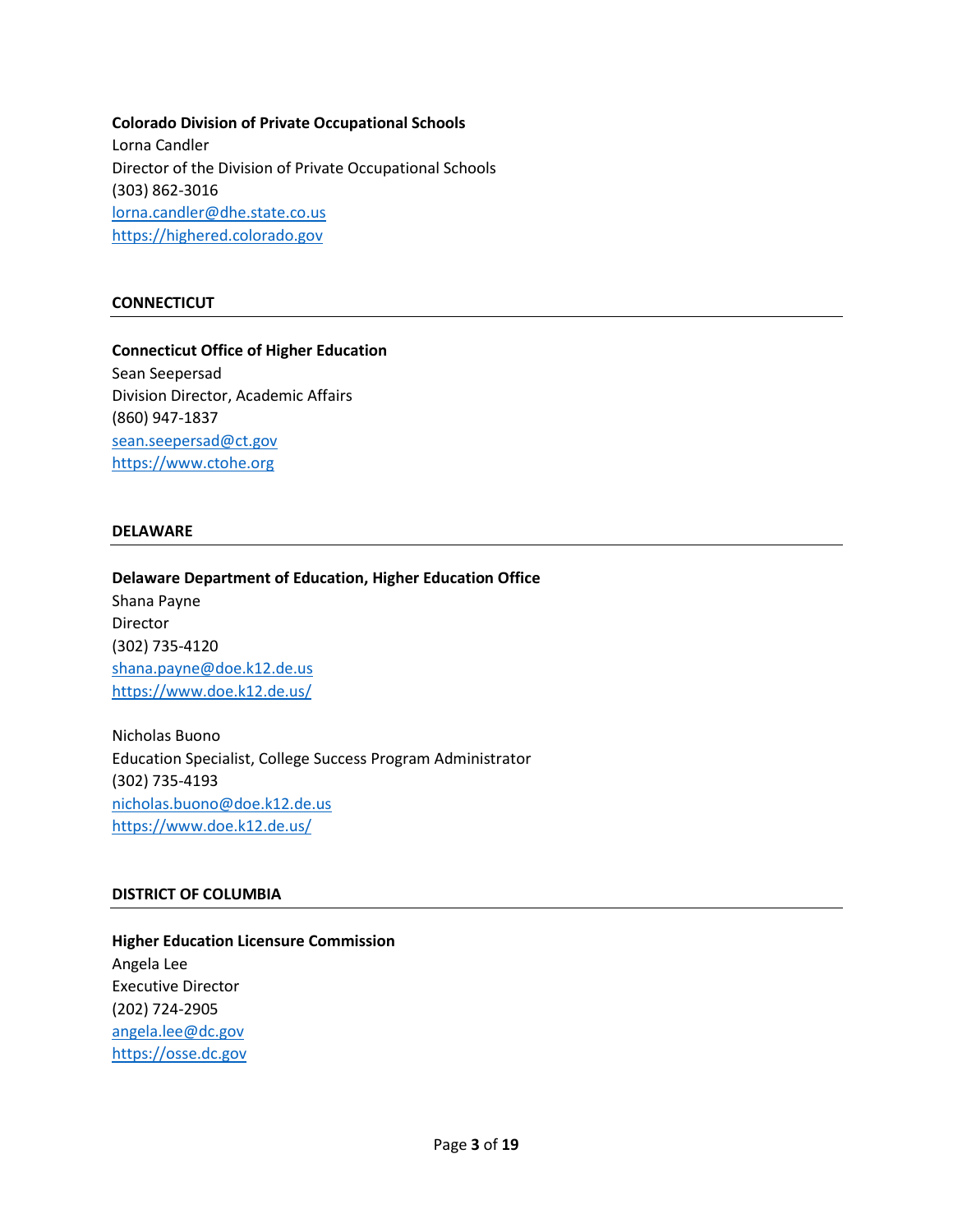Jocelyn Harris Education Compliance Specialist (202) 727-6436 [jocelyn.harris@dc.gov](mailto:jocelyn.harris@dc.gov) [https://osse.dc.gov](https://osse.dc.gov/service/higher-education-licensure-commission-helc)

## **FLORIDA**

**Florida Department of Education, Commission for Independent Education** Samuel Ferguson Executive Director (850) 245-3206 [sam.ferguson@fldoe.org](mailto:sam.ferguson@fldoe.org) [http://www.fldoe.org](http://www.fldoe.org/policy/cie/)

## **GEORGIA**

## **Georgia Nonpublic Postsecondary Education Commission**

Laura S. Vieth Deputy Director (770) 414-3306 [lauras@gnpec.org](mailto:lauras@gnpec.org) [https://gnpec.georgia.gov](https://gnpec.georgia.gov/state-authorization-reciprocity-agreement-sara)

## **HAWAII**

## **Hawaii Post-Secondary Education Authorization Program (HPEAP)**

Bobbi Lum-Mew HPEAP Program Administrator (808) 586-7327 [blummew@dcca.hawaii.gov](mailto:blummew@dcca.hawaii.gov) [https://cca.hawaii.gov](https://cca.hawaii.gov/hpeap/sara/)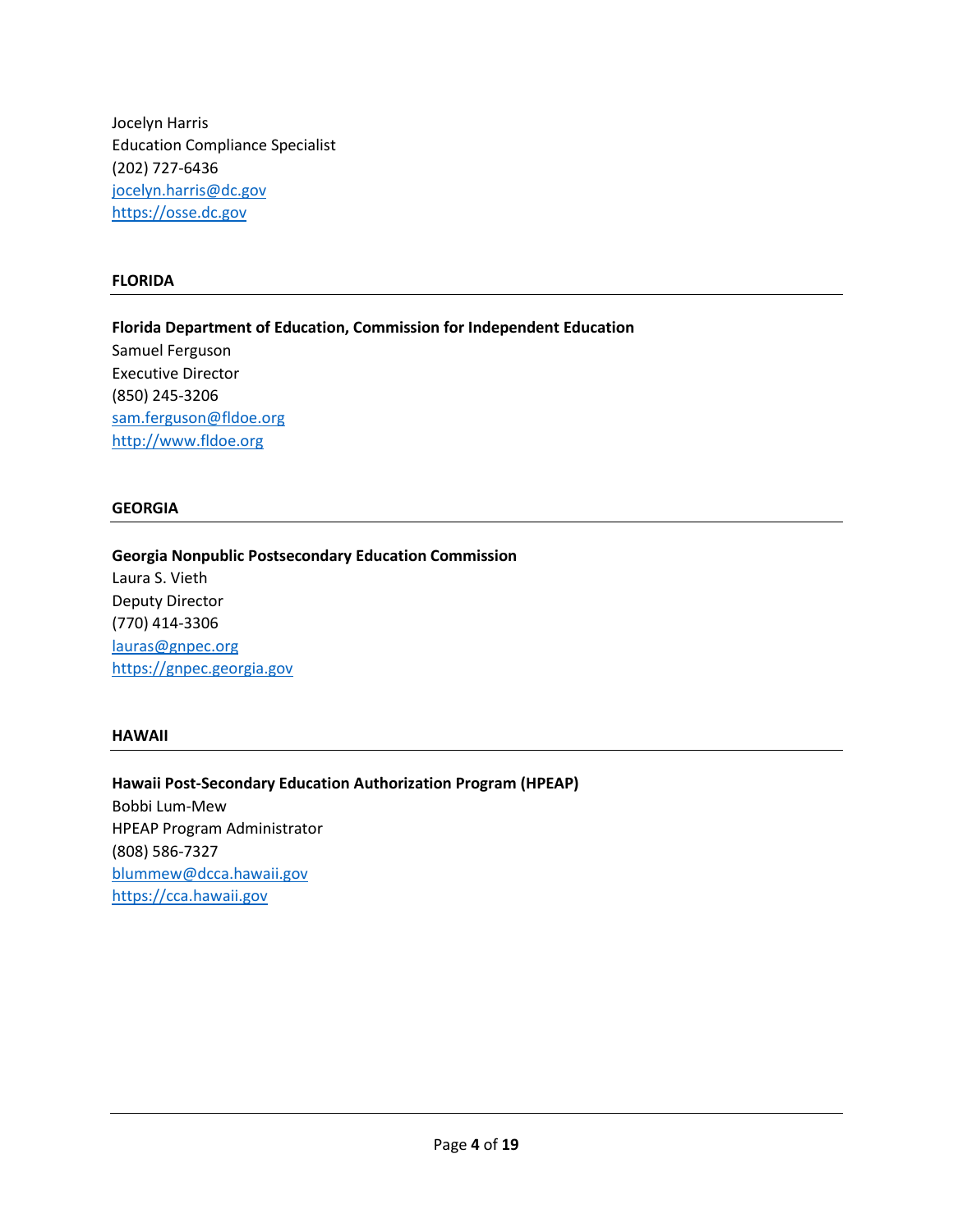## **IDAHO**

**Idaho State Board of Education** Valerie Fenske Private Postsecondary and Proprietary Schools Coordinator (208) 332-1587 [valerie.fenske@osbe.idaho.gov](mailto:valerie.fenske@osbe.idaho.gov) <https://boardofed.idaho.gov/higher-education-private/>

## **ILLINOIS**

**Illinois Board of Higher Education** Nkechi Onwuameze Associate Director for Academic Affairs Illinois SARA Coordinator (217) 557-7382 [sara@ibhe.org](mailto:sara@ibhe.org) [http://www.ibhe.org](http://www.ibhe.org/)

#### **INDIANA**

**Indiana Commission for Higher Education** Ken Sauer Senior Associate Commissioner and Chief Academic Officer (317) 232-1090 [ksauer@che.in.gov](mailto:ksauer@che.in.gov) [https://www.in.gov](https://www.in.gov/)

## **Indiana Office for Career and Technical Schools**

Stephen Turner Director of Institution Accreditation and Compliance (317) 232-6702 [OCTS@dwd.in.gov](mailto:OCTS@dwd.in.gov) <https://www.in.gov/dwd/octs.htm>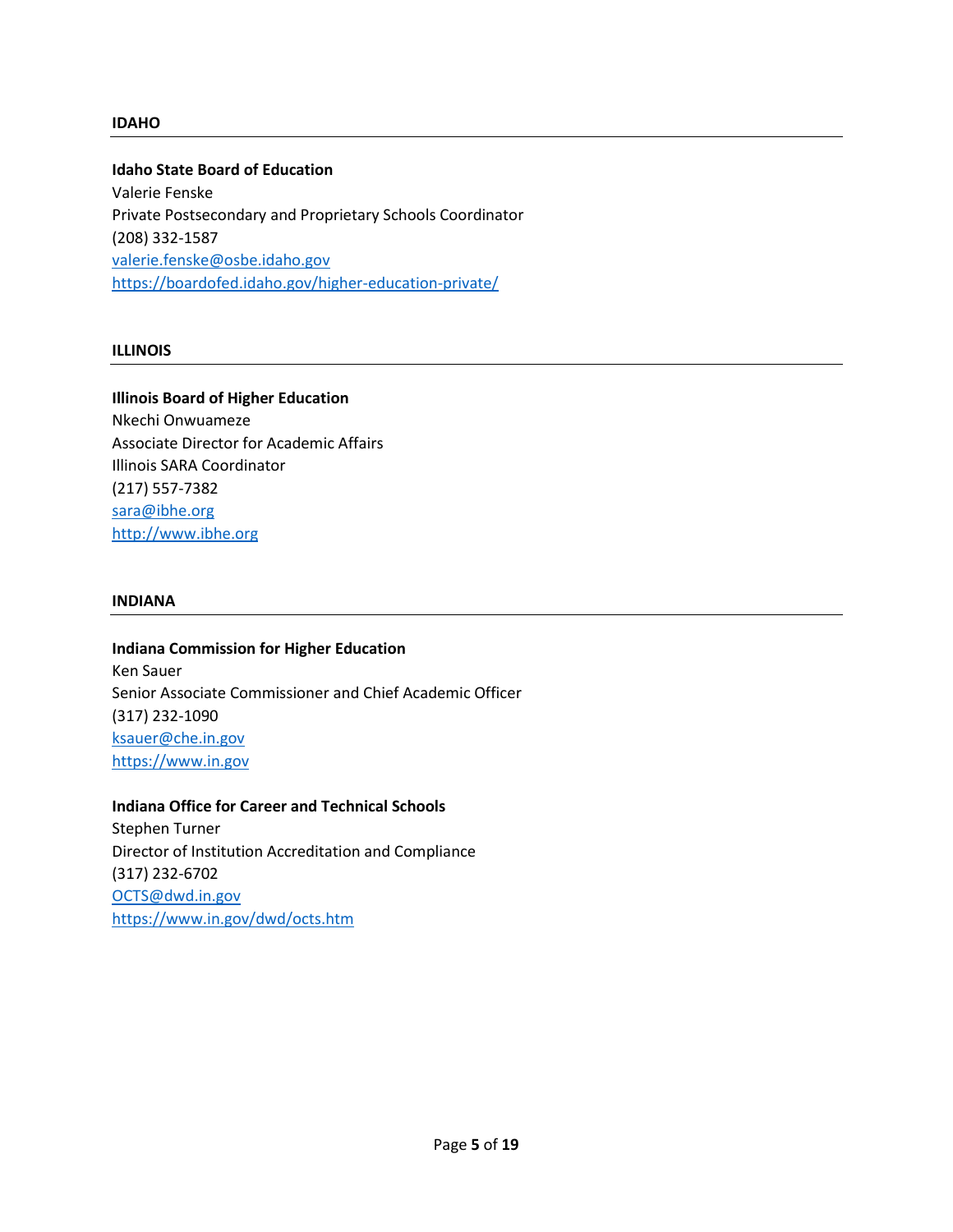## **IOWA**

**Iowa College Student Aid Commission** Carolyn Small Postsecondary Authorization Administrator (515) 725-3413 [carolyn.small@iowa.gov](mailto:carolyn.small@iowa.gov) <https://www.iowacollegeaid.gov/>

Lisa Pundt Postsecondary Authorization Compliance Officer / SARA State Portal Agent (515) 725-3426 [lisa.pundt@iowa.gov](mailto:lisa.pundt@iowa.gov) [https://www.iowacollegeaid.gov](https://www.iowacollegeaid.gov/)

#### **KANSAS**

## **Kansas Board of Regents** Crystal Puderbaugh Director for Academic Affairs (785) 430-4287 [cpuderbaugh@ksbor.org](mailto:cpuderbaugh@ksbor.org) [https://www.kansasregents.org](https://www.kansasregents.org/)

### **KENTUCKY**

**Kentucky Commission on Proprietary Education & Kentucky Council on Postsecondary Education** Sarah Levy Licensure (502) 573-1555 [sarah.levy@ky.gov](mailto:sarah.levy@ky.gov) [http://cpe.ky.gov](http://cpe.ky.gov/) [http://www.kcpe.ky.gov](http://www.kcpe.ky.gov/)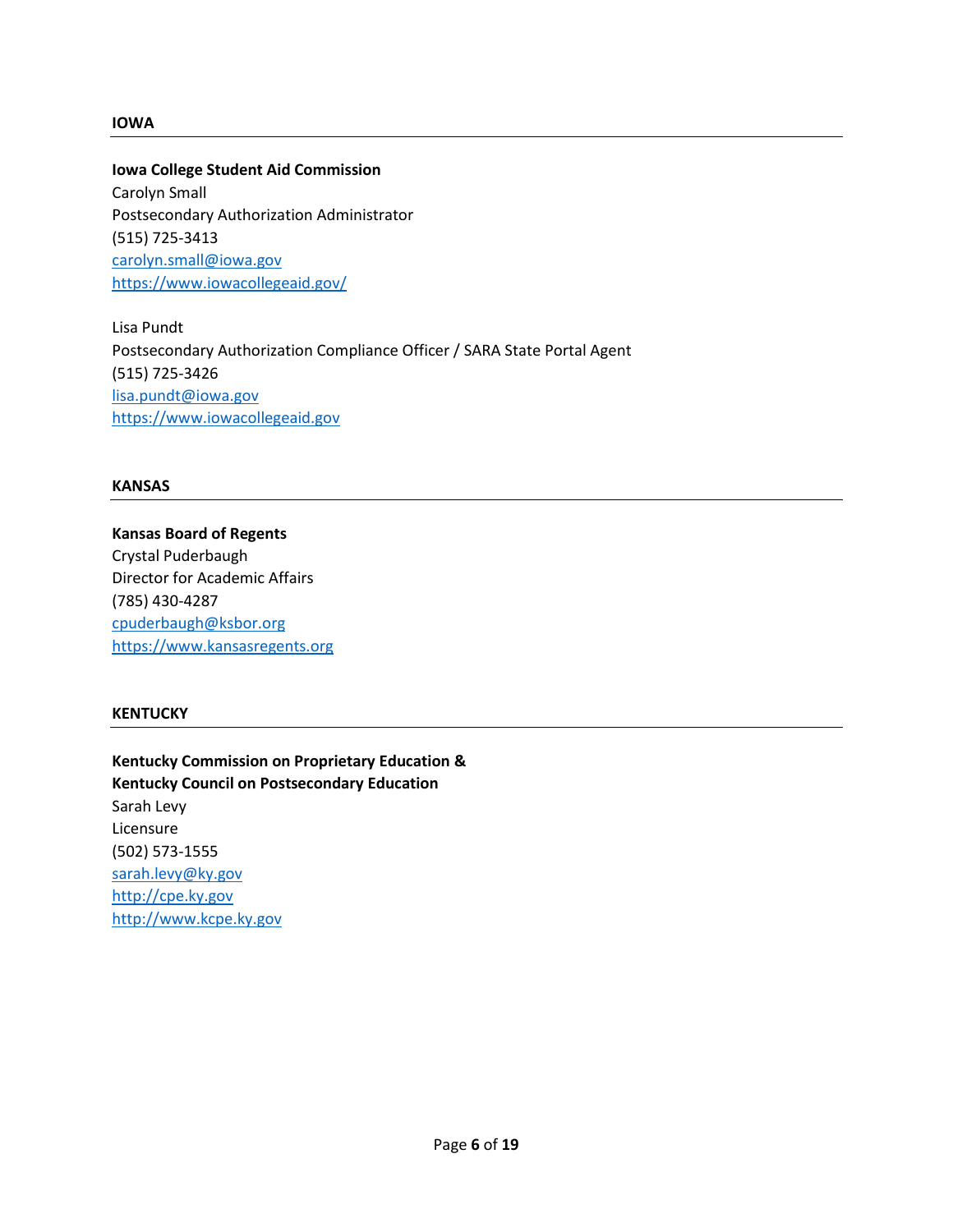## **LOUISIANA**

**Louisiana Board of Regents** Courtney Britton Proprietary Schools Program Administrator (225) 219-7150 [courtney.britton@laregents.edu](mailto:courtney.britton@laregents.edu) <https://regents.la.gov/>

#### **MAINE**

**Maine Department of Education** Angel Martinez Loredo Director of Higher Education and Educator Support Services (207) 624-6846 [angel.loredo@maine.gov](mailto:angel.loredo@maine.gov) <http://www.maine.gov/doe/highered>

Jason Libby Higher Education Specialist (207) 624-6856 [jason.libby@maine.gov](mailto:jason.libby@maine.gov) <http://www.maine.gov/doe/highered>

## **MARYLAND**

# **Maryland Higher Education Commission** Emily Dow Assistant Secretary of Academic Affairs (410) 767-3041 [emily.dow@maryland.gov](mailto:emily.dow@maryland.gov)

[http://mhec.maryland.gov](http://mhec.maryland.gov/)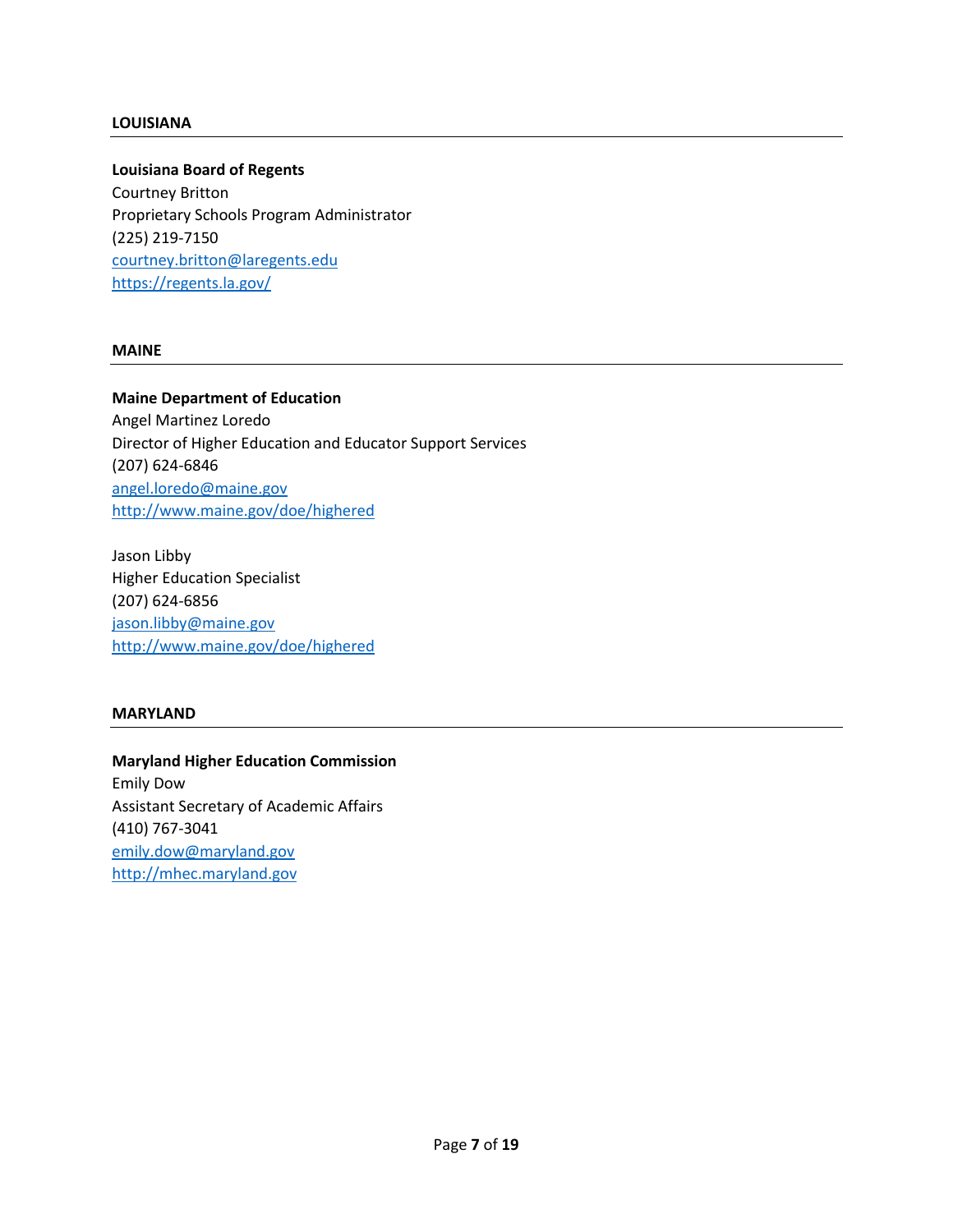## **MASSACHUSETTS**

**Massachusetts Department of Higher Education** Kristen Stone Assistant Director for Academic and Veterans Affairs (617) 994-6959 [kstone@dhe.mass.edu](mailto:kstone@dhe.mass.edu) <http://www.mass.edu/>

## **Massachusetts Division of Professional Licensure** Clinton Dick General Council (617) 701-8719 [clinton.w.dick@mass.gov](mailto:clinton.w.dick@mass.gov) <https://www.mass.gov/orgs/division-of-professional-licensure>

## **MICHIGAN**

**Michigan Department of Labor and Economic Opportunity (LEO)/ Employment & Training** James Farhat Departmental Specialist (517) 256-8670 [farhat@michigan.gov](mailto:farhat@michigan.gov) <https://www.michigan.gov/leo/>

## **MINNESOTA**

**Minnesota Office of Higher Education** Betsy Talbot Manager, Private Institution Registration and Licensing (651) 259-3965 [betsy.talbot@state.mn.us](mailto:betsy.talbot@state.mn.us) [www.ohe.state.mn.us](http://www.ohe.state.mn.us/)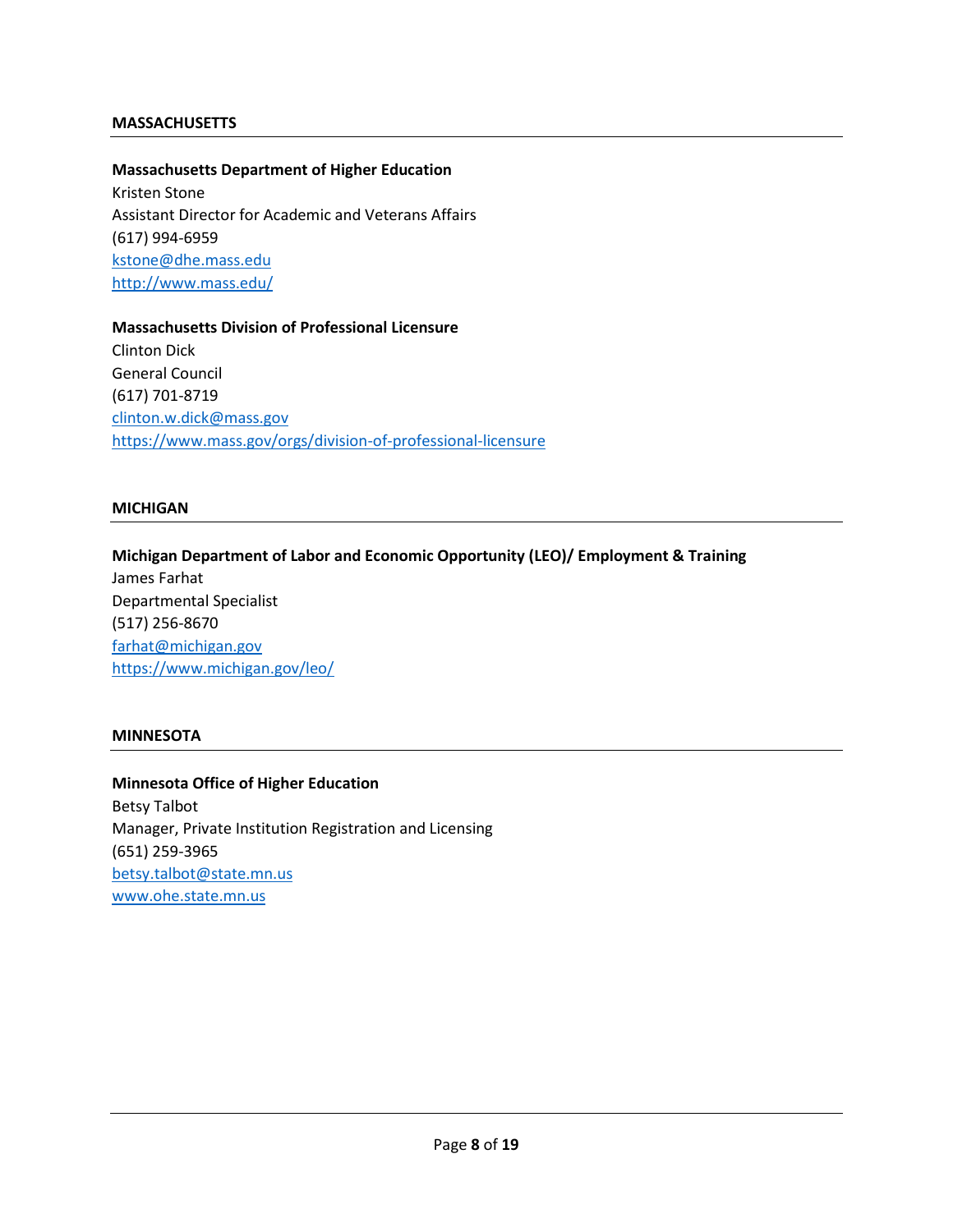#### **MISSISSIPPI**

## **Mississippi Commission of Proprietary Schools and College Registration**

Kim Verneuille Director of the Commission on Proprietary Schools and College Registration / MOA Compliance (601) 432-6185 [kverneuille@mccb.edu](mailto:kverneuille@mccb.edu) <https://www.mccb.edu/>

Megan Akins Administrative Assistant – AE, Proprietary, and Workforce (601) 432-6518 [makins@mccb.edu](mailto:makins@mccb.edu) <https://www.mccb.edu/>

**Mississippi Commission on College Accreditation** Menia Dykes Director of Accreditation (601) 432-6372 [mdykes@mississippi.edu](mailto:mdykes@mississippi.edu) <http://www.mississippi.edu/mcca/>

## **MISSOURI**

**Missouri Department of Higher Education and Workforce Development** Leroy Wade Deputy Commissioner (573) 751-1776 [leroy.wade@dhe.mo.gov](mailto:leroy.wade@dhe.mo.gov) <https://dhewd.mo.gov/>

## **MONTANA**

**Montana Office of the Commissioner of Higher Education** Joe Thiel Director of Academic Policy and Research (406) 449-9134 [stateauthroization@montana.edu](mailto:stateauthroization@montana.edu) <https://mus.edu/>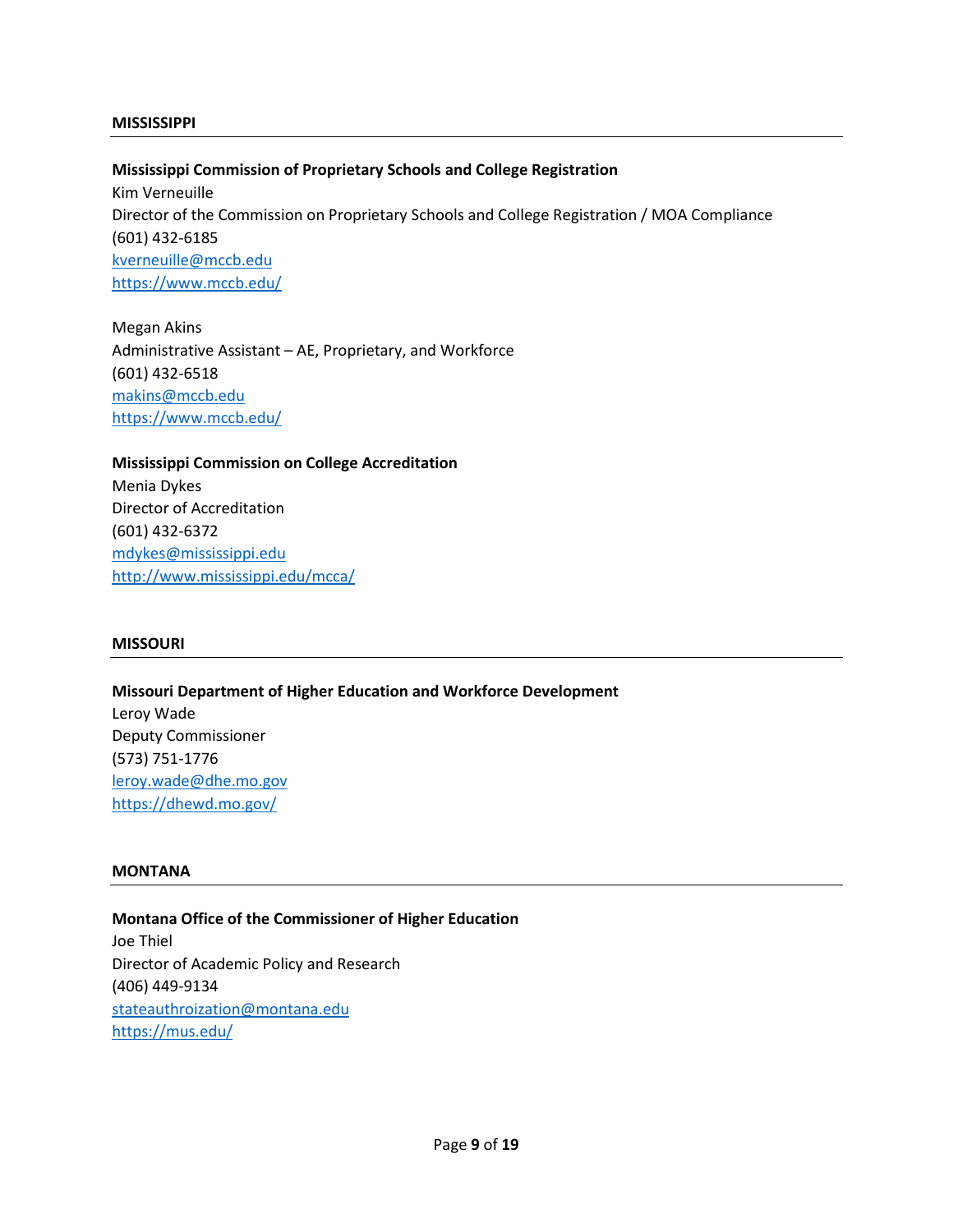## **NEBRASKA**

# **Nebraska Department of Education – Private Postsecondary Career Schools** Marisol Birth Program Director, Private Postsecondary Career Schools and Veterans Education (402) 471-4825 [Marisol.birth@nebraska.gov](mailto:Marisol.birth@nebraska.gov)

<https://www.education.ne.gov/ppcs/>

#### **Nebraska Coordinating Commission for Postsecondary Education**

Kathleen Fimple Academic Programs Officer (402) 471-0030 [kathleen.fimple@nebraska.gov](mailto:kathleen.fimple@nebraska.gov) [https://ccpe.nebraska.gov](https://ccpe.nebraska.gov/)

## **NEVADA**

# **Nevada Commission on Postsecondary Education** Kelly D. Wuest Administrator, CPE (702) 486-7330, ext. 229 [kdquest@detr.nv.gov](mailto:kdquest@detr.nv.gov) <http://cpe.nv.gov/>

## **NEW HAMPSHIRE**

# **New Hampshire Department of Education, Division of Educator Support and Higher Education** Patti Edes Program Specialist, Higher Education Commission (603) 271-0256 [patricia.edes@doe.nh.gov](mailto:patricia.edes@doe.nh.gov) <https://www.education.nh.gov/>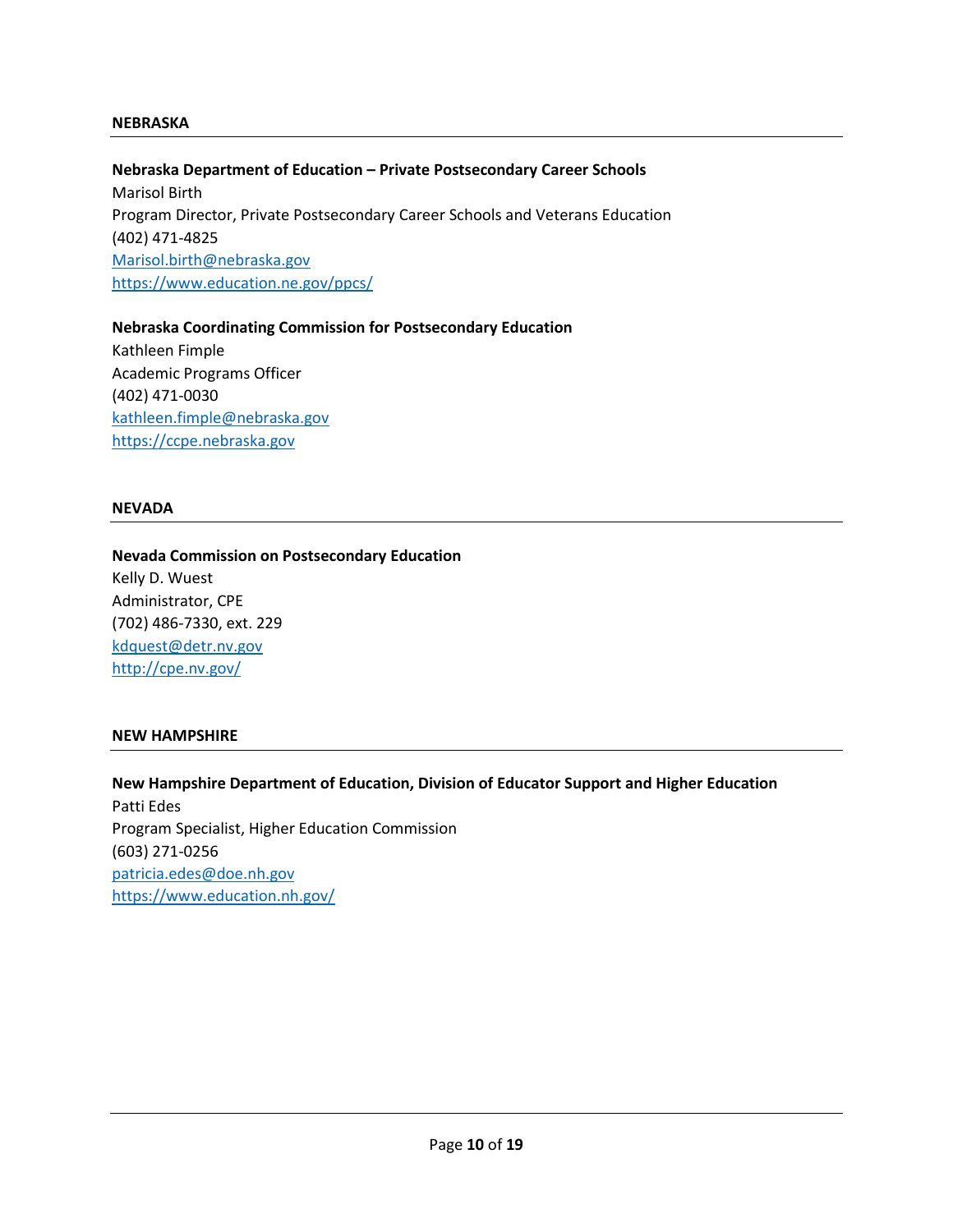#### **NEW JESEY**

#### **New Jersey Center for Occupational Employment Information**

Robert Grimmie Executive Director (609) 292-8658 [Robert.grimmie@dol.state.nj.us](mailto:Robert.grimmie@dol.state.nj.us) [https://www.nj.gov/labor/lwdhome/coei/coei\\_index.html](https://www.nj.gov/labor/lwdhome/coei/coei_index.html)

#### **New Jersey Office of the Secretary of Higher Education**

Eric Taylor Director of Licensure (609) 984-3738 [eric.taylor@oshe.nj.gov](mailto:eric.taylor@oshe.nj.gov) <http://www.state.nj.us/highereducation/index.shtml>

#### **NEW MEXICO**

#### **New Mexico Higher Education Department**

Pascal Buser Director of the Private Post-Secondary Schools Division (505) 476-8409 [pascal.buser@state.nm.us](mailto:pascal.buser@state.nm.us) <https://hed.state.nm.us/>

#### **NEW YORK**

#### **Office of College and University Evaluation**

Institutional Approval and Program Registration (518) 474-1551 [ocueinfo@nysed.gov](mailto:ocueinfo@nysed.gov) [IHEauthorize@nysed.gov](mailto:IHEauthorize@nysed.gov) [http://www.highered.nysed.gov](http://www.highered.nysed.gov/)

#### **New York State Education Department**

Lisa Stiles-Roy Licensing Supervisor Bureau of Proprietary School Supervision (518) 474-3969 [Lisa.Stiles-Roy@nysed.gov](mailto:Lisa.Stiles-Roy@nysed.gov) [BPSS@nysed.gov](mailto:BPSS@nysed.gov) <http://www.acces.nysed.gov/bpss>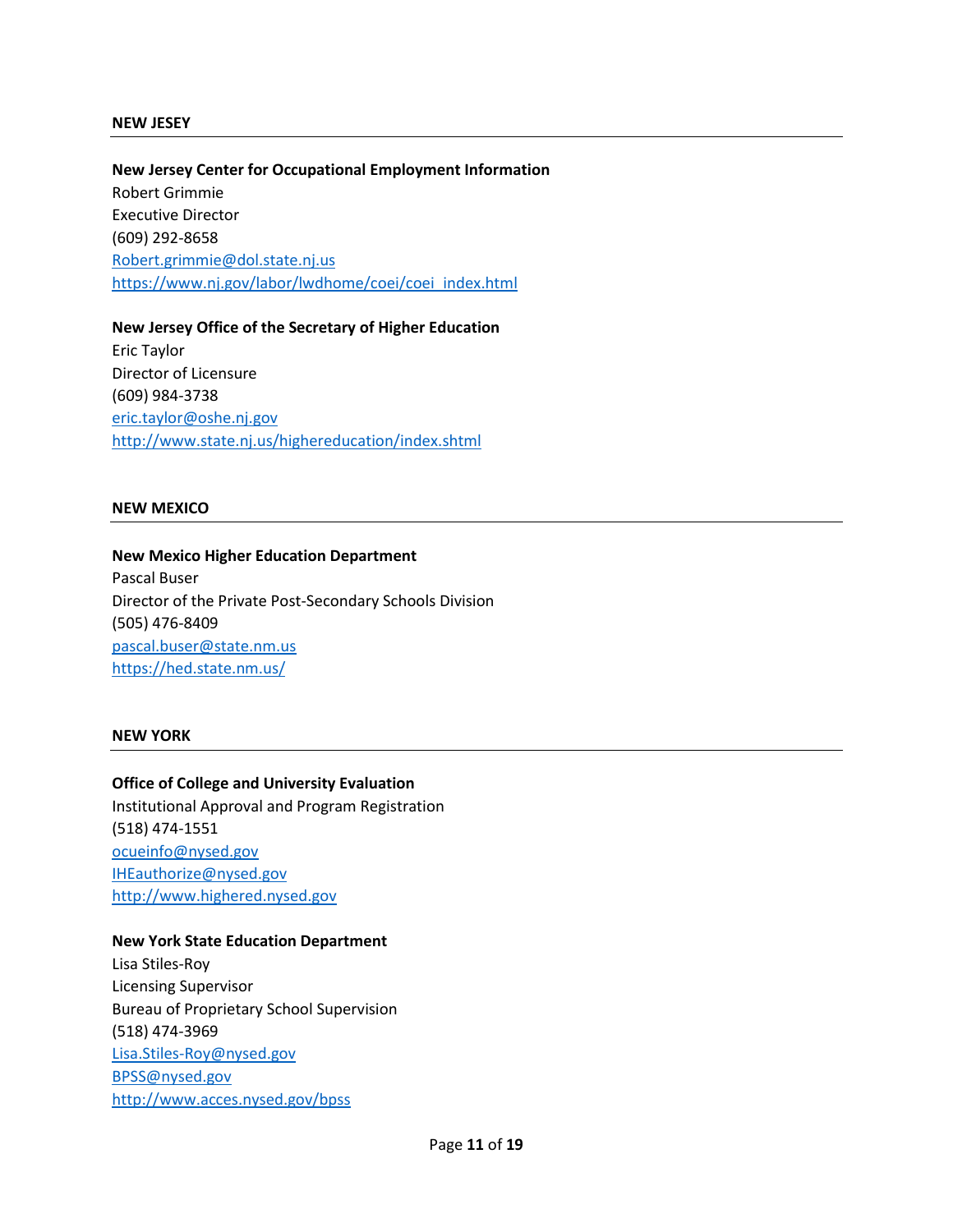## **NORTH CAROLINA**

North Carolina Post-Secondary Education Complaints c/o Student Complaints University of North Carolina Systems Office (919) 962-4558 [studentcomplaint@northcarolina.edu](mailto:studentcomplaint@northcarolina.edu) <https://www.northcarolina.edu/offices-and-services/academic-affairs/licensure-department/>

For information about Student Complaints you can go directly to that site: <https://www.northcarolina.edu/post-secondary-education-complaints/>

## **NORTH DAKOTA**

**North Dakota Department of Career and Technical Education** Michael Netzloff Administrator in Educational Equity, Private Career Schools, & Special Populations (701) 328-3187 [dehuber@nd.gov](mailto:dehuber@nd.gov) <https://www.cte.nd.gov/>

## **North Dakota University System**

Cheryl Thompson Outreach Manager, Core Technology Services of the North Dakota University System (701) 239-6676 [cheryl.thompson@ndus.edu](mailto:cheryl.thompson@ndus.edu) [https://www.ndus.edu](https://www.ndus.edu/)

Lisa Johnson Vice Chancellor for Academic and Student Affairs (701) 328-4143 [lisa.a.johnson@ndus.edu](mailto:lisa.a.johnson@ndus.edu) [https://www.ndus.edu](https://www.ndus.edu/)

#### **OHIO**

## **Ohio Department of Higher Education**

Matt Exline Assistant Director, Program Approval Operations (614) 728-3095 [mexline@highered.ohio.gov](mailto:mexline@highered.ohio.gov)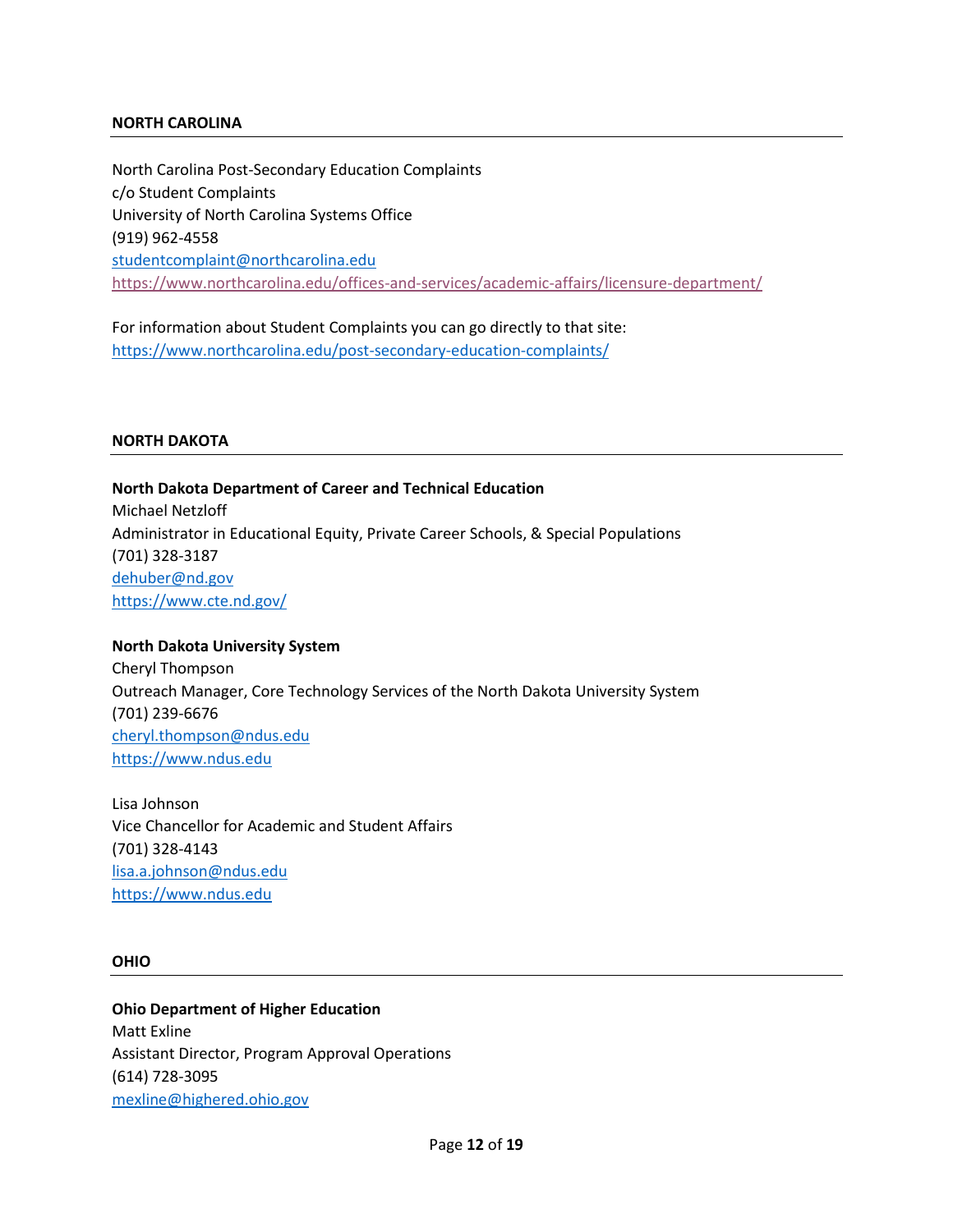## [https://www.ohiohighered.org](https://www.ohiohighered.org/)

**Ohio State Board of Career Colleges and Schools** John Ware Executive Director (614) 466-7802 [john.ware@scr.state.oh.us](mailto:john.ware@scr.state.oh.us) <http://scr.ohio.gov/>

#### **OKLAHOMA**

#### **The Oklahoma Board of Private Vocational Schools**

Nora House Director of Administration (405) 528-3370, ext. 24 [nhouse@obpvs.ok.gov](mailto:nhouse@obpvs.ok.gov) <http://obpvs.ok.gov/>

#### **Oklahoma State Regents for Higher Education**

Kyle Foster Assistant Vice Chancellor for Academic Affairs (405) 225-9163 [kfoster@osrhe.edu](mailto:kfoster@osrhe.edu) <https://www.okhighered.org/>

#### **OREGON**

# **Oregon Higher Education Coordinating Commission** Veronica Dujon Director, Office of Academic Policy and Authorization (503) 947-5744 [veronica.dujon@state.or.us](mailto:veronica.dujon@state.or.us)

<https://www.oregon.gov/highered>

#### **Oregon Higher Education Coordinating Commission – Private Postsecondary Education**

Sean Pollack Program Administrator, Private Postsecondary Education (503) 947-5925 [sean.pollack@hecc.oregon.gov](mailto:sean.pollack@hecc.oregon.gov) <https://www.oregon.gov/highered>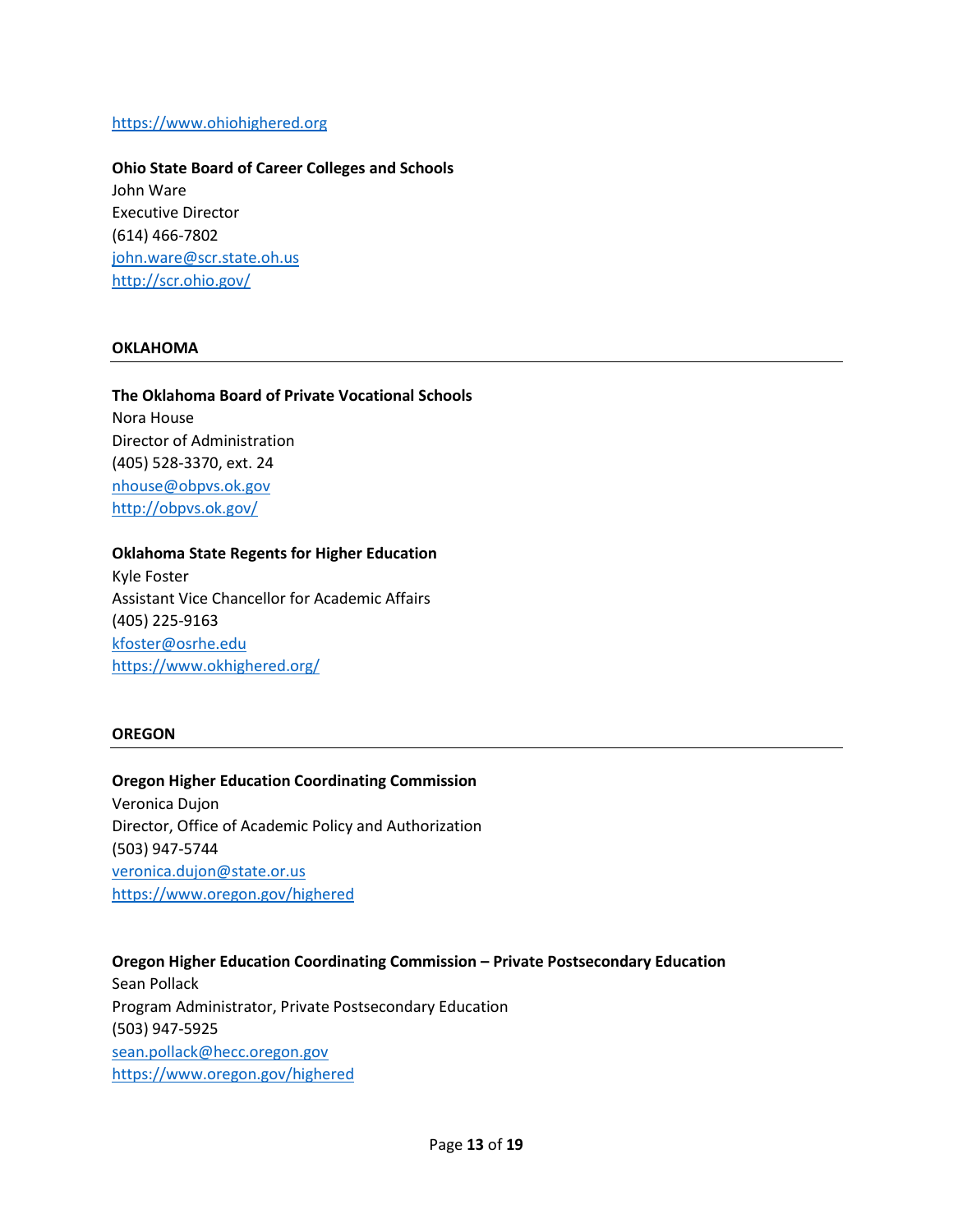## **PENNSYLVANIA**

**Pennsylvania Department of Education** Gina Wetten Higher Education Associate (717) 256-7723 [giwetten@pa.gov](mailto:giwetten@pa.gov) [http://www.education.pa.gov](http://www.education.pa.gov/)

## **PUERTO RICO**

**Puerto Rico State Department – Board of Postsecondary Institutions Departmento de Estado Oficina de Registro y Licenciamiento de Instituciones de Educación** Damaris Nolasco-Ortiz Executive Director Assistant (787) 722-2121, ext. 3801 [dnolasco@estado.pr.gov](mailto:dnolasco@estado.pr.gov) <http://www.agencias.pr.gov/agencias/cepr/inicio>

## **RHODE ISLAND**

**Rhode Island Office of the Postsecondary Commissioner** Deanna Velletri Student Success, Commissioner's Office (401) 736-1118 [deanna.velletri@riopc.edu](mailto:deanna.velletri@riopc.edu) <https://www.riopc.edu/>

#### **SOUTH CAROLINA**

#### **South Carolina Commission on Higher Education**

Peggy Simons Coordinator, Nonpublic Institution Licensing (803) 737-3922 [psimons@che.sc.gov](mailto:psimons@che.sc.gov)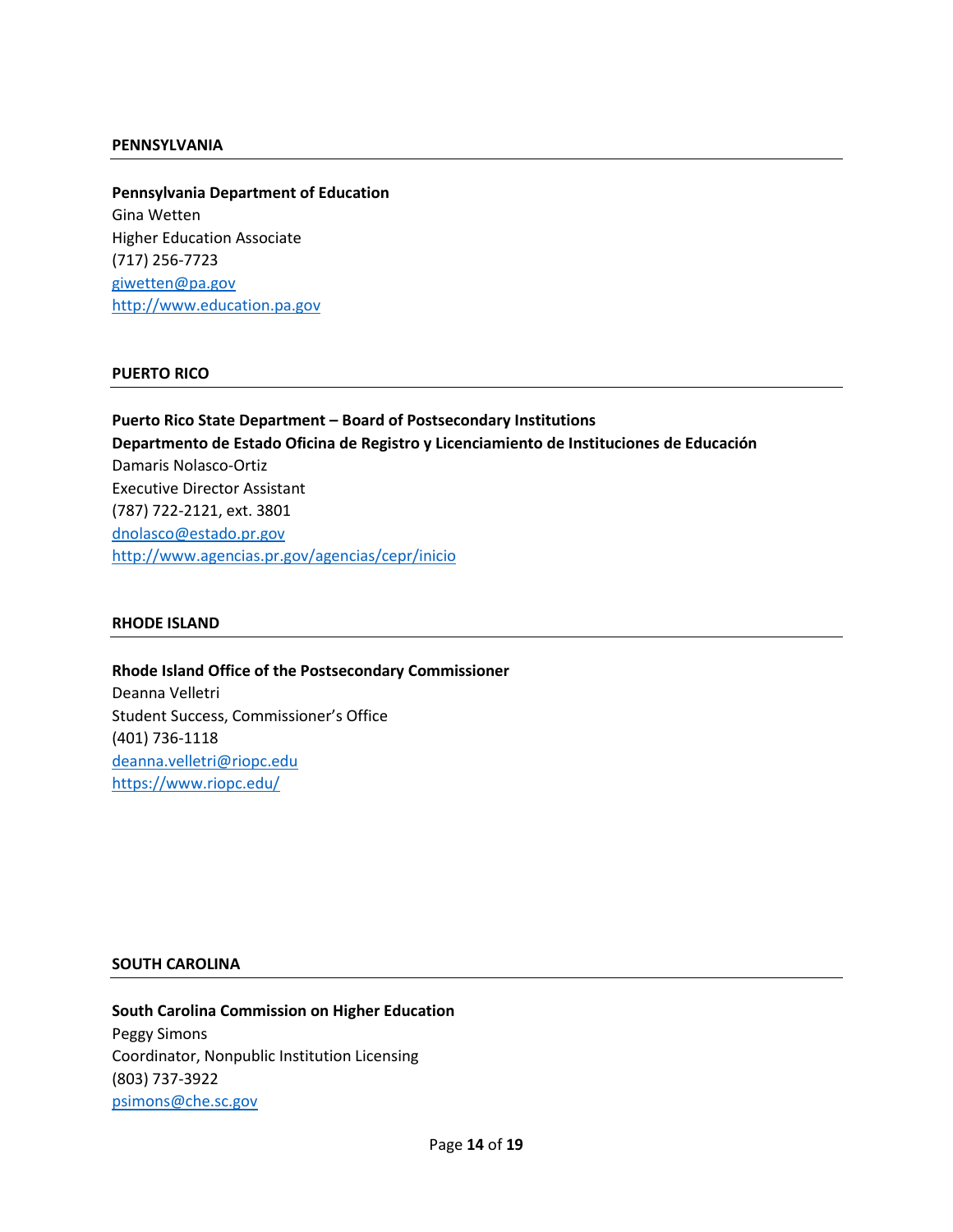#### **SOUTH DAKOTA**

**South Dakota Secretary of State** Krista Rounds Records Officer (605) 773-2797 [krista.rounds@state.sd.us](mailto:krista.rounds@state.sd.us) <https://sdsos.gov/>

## **TENNESSEE**

**Tennessee Higher Education Commission** Stephanie Bellard Chase Associate Executive Director for Postsecondary State Authorization (615) 741-5293 [stephanie.bellard@tn.gov](mailto:stephanie.bellard@tn.gov) <https://www.tn.gov/thec.html>

## **TEXAS**

#### **Texas Higher Education Coordinating Board**

Stacey Silverman Assistant Commissioner, Academic Quality and Workforce (512) 427-6206 [stacey.silverman@thecb.state.tx.us](mailto:stacey.silverman@thecb.state.tx.us) [http://www.thecb.state.tx.us](http://www.thecb.state.tx.us/)

John Wyatt Director, External Relations (512) 427-6586 [john.wyatt@thecb.state.tx.us](mailto:john.wyatt@thecb.state.tx.us) [http://www.thecb.state.tx.us](http://www.thecb.state.tx.us/) **Texas Workforce Commission** Milan George Director (512) 463-5728 [milan.george@twc.state.tx.us](mailto:milan.george@twc.state.tx.us) <https://www.twc.texas.gov/>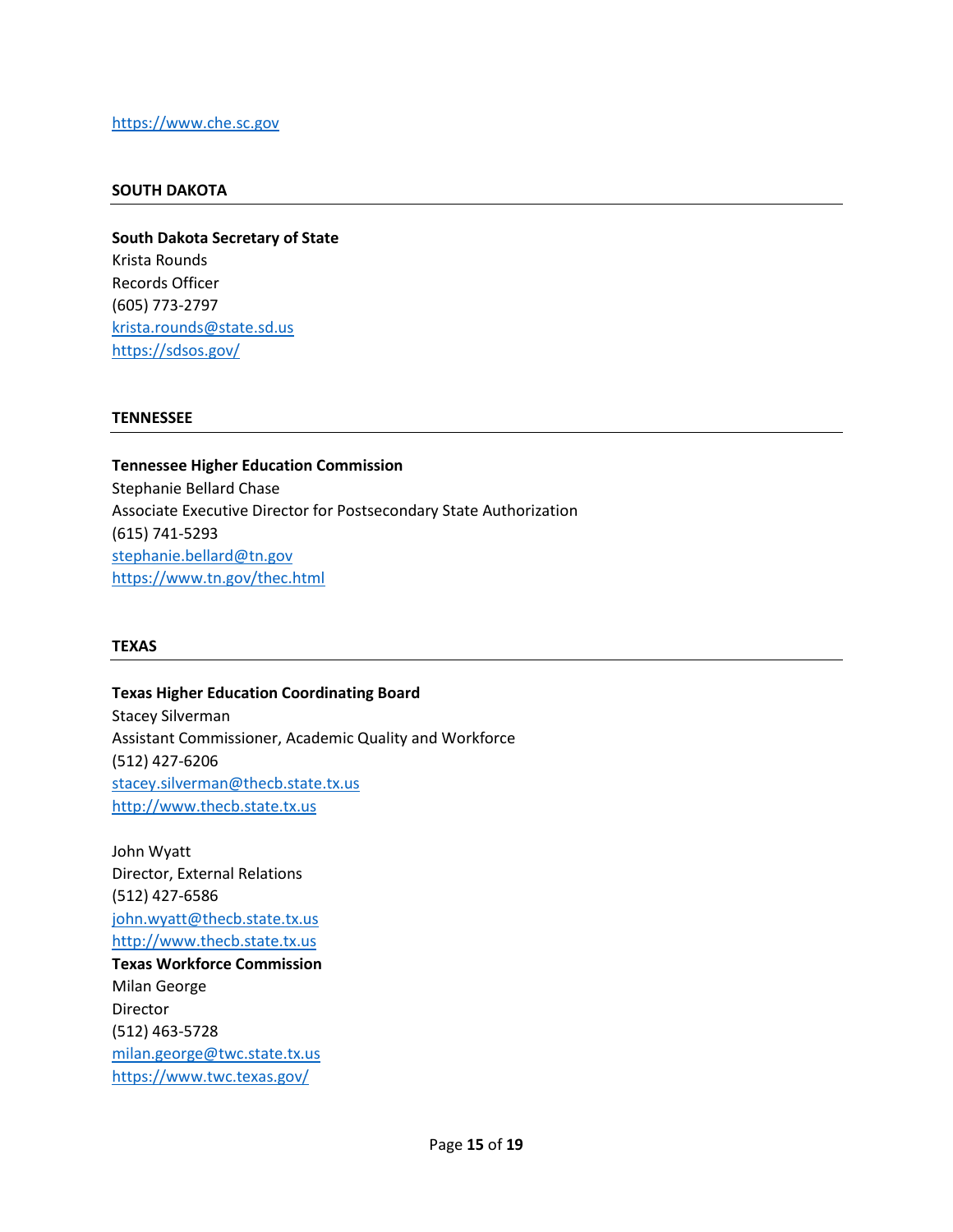## **UTAH**

## **Utah Division of Consumer Protection** Marla Winegar Administrator (801) 530-6601 [mwinegar@utah.gov](mailto:mwinegar@utah.gov) [https://dcp.utah.gov](https://dcp.utah.gov/)

## **VERMONT**

## **Vermont Agency of Education**

Cassandra Ryan Postsecondary Approval Coordinator (802) 479-8545 [cassandra.ryan@vermont.gov](mailto:cassandra.ryan@vermont.gov) <https://education.vermont.gov/>

#### **VIRGINIA**

**Virginia State Council of Higher Education** Sandra Freeman Education Administrator (804) 225-3862 [sandrafreeman@schev.edu](mailto:sandrafreeman@schev.edu) [http://www.schev.edu](http://www.schev.edu/)

#### **WASHINGTON**

#### **Washington Student Achievement Council**

Tivoli Sharp Program Administrator, Consumer Protection (360) 753-7869 [tivolis@wsac.wa.gov](mailto:tivolis@wsac.wa.gov)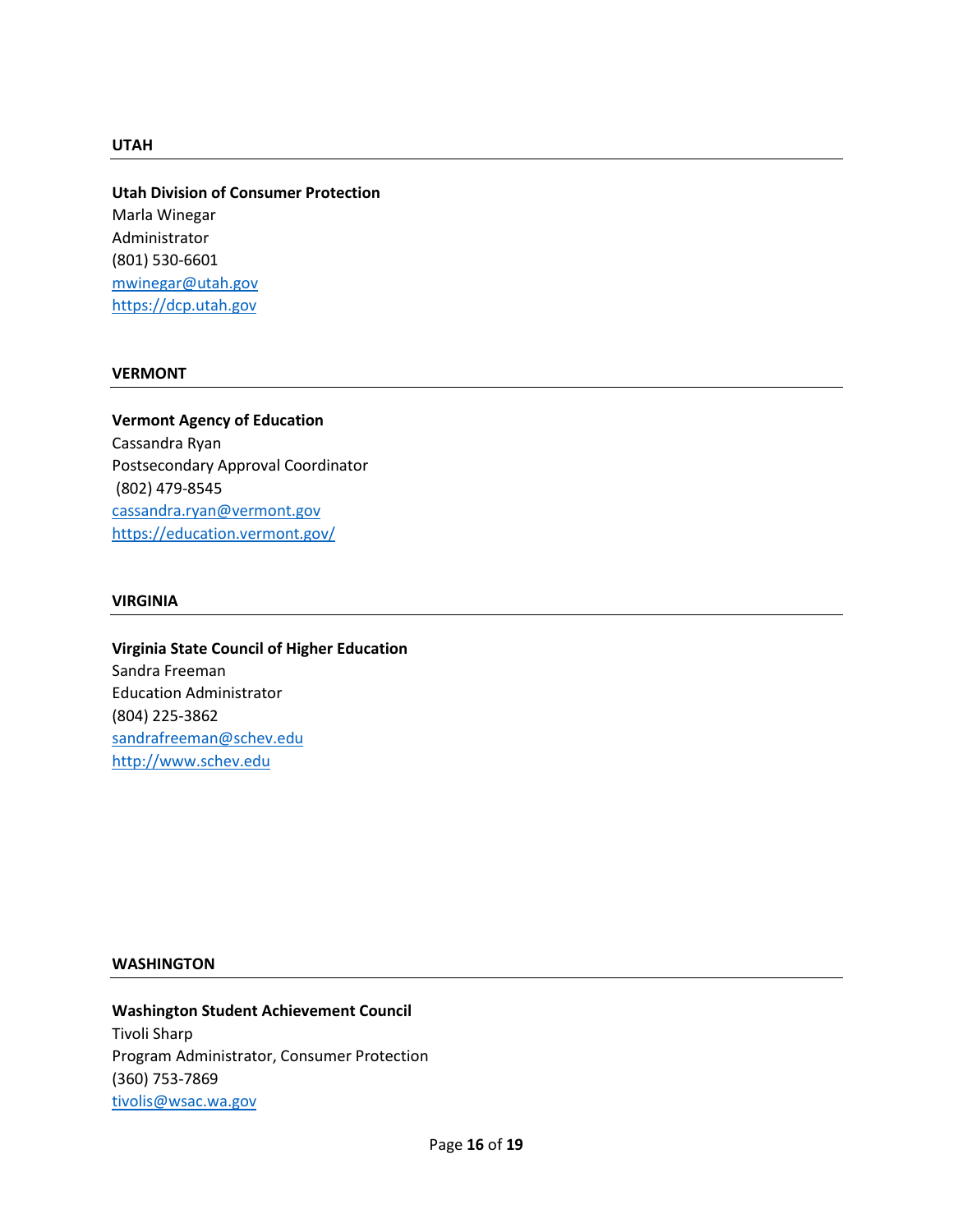#### [http://www.wsac.wa.gov](http://www.wsac.wa.gov/)

## **Washington Workforce Training and Education Coordinating Board**

Jim Parker Consumer Protection Unit Manager (360) 709-4625 [jim.parker@wtb.wa.gov](mailto:jim.parker@wtb.wa.gov) [http://wtb.wa.gov](http://wtb.wa.gov/)

#### **WEST VIRGINIA**

## **West Virginia Council for Community and Technical College Education**

Carrie Watters Compliance Officer (681) 313-2290 [carrie.watters@wvhepc.edu](mailto:carrie.watters@wvhepc.edu) [http://wvctcs.org](http://wvctcs.org/)

#### **West Virginia Higher Education Policy Commission**

Nikki Bryant Director of Academic Programming (304) 558-0261, ext. 290 [nikki.brywant@wvhepc.edu](mailto:nikki.brywant@wvhepc.edu) [http://www.wvhepc.edu](http://www.wvhepc.edu/)

#### **WISCONSIN**

**Wisconsin Education Approval Program** General Questions (608) 226-1996, press 5 [dspseap@wisconsin.gov](mailto:dspseap@wisconsin.gov) <https://dsps.wi.gov/Pages/Programs/EducationalApproval>

#### **WYOMING**

#### **Wyoming Department of Education**

Elaine Marces Education Consultant – Private School Licensing (307) 777-6210 [elaine.marces@wyo.gov](mailto:elaine.marces@wyo.gov)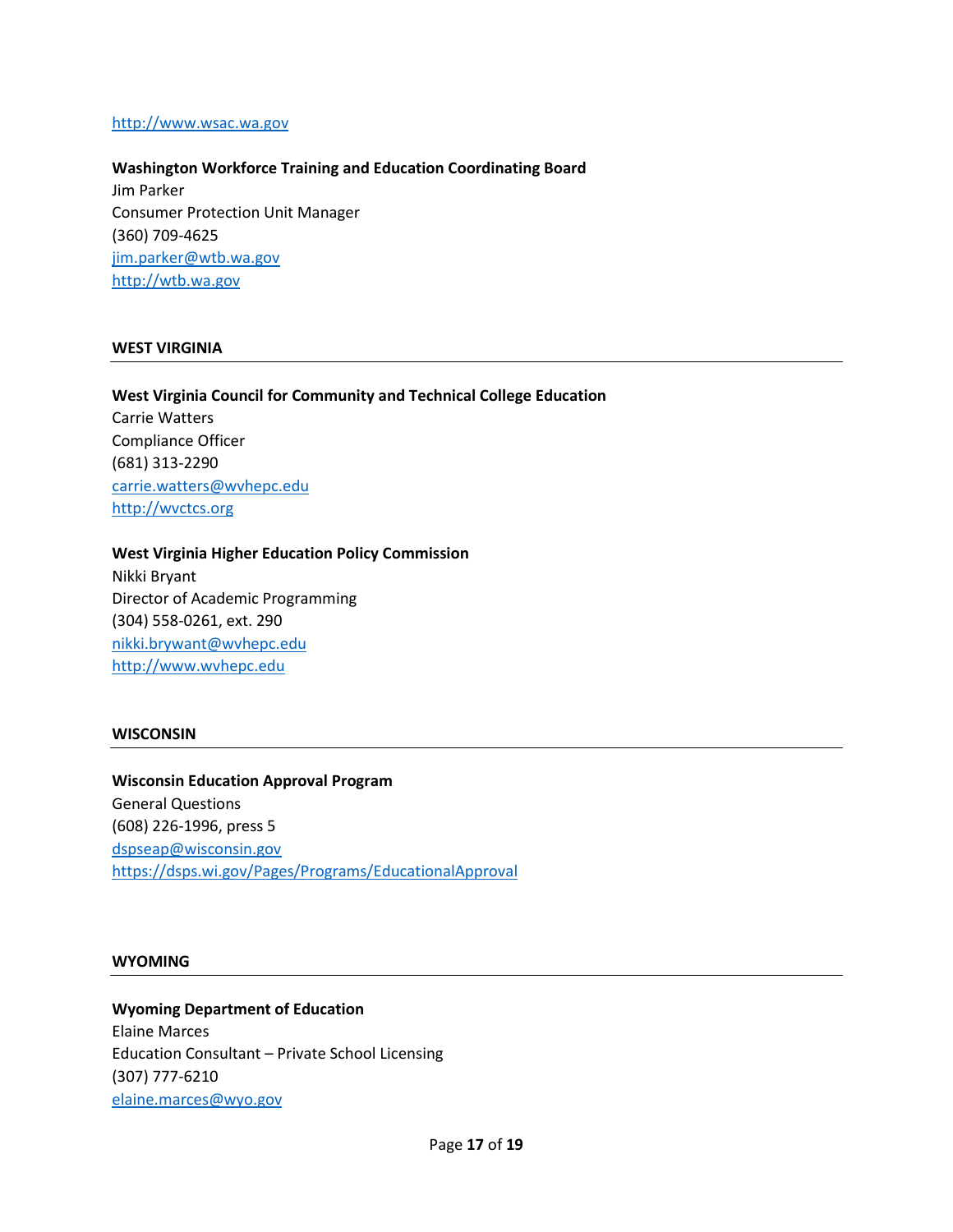[https://edu.wyoming.gov](https://edu.wyoming.gov/)

## **OTHER US TERRITORIES**

## **AMERICAN SAMOA**

**American Samoa Community College** Sonny J. Leomiti Vice President of Administration and Finance/Accreditation Liaison Officer (684) 699-9155 x325 [s.leomiti@amsamoa.edu](mailto:s.leomiti@amsamoa.edu) [http://www.amsamoa.edu](http://www.amsamoa.edu/)

## **FEDERATED STATES OF MICRONESIA**

**College of Micronesia** (691) 320-2490 [national@comfsm.fm](mailto:national@comfsm.fm) <http://www.comfsm.fm/>

## **GUAM**

**Guam Community College** Mary A.Y. Okada President/CEO (671) 735-5700 [gccpresident@guamcc.edu](mailto:gccpresident@guamcc.edu) [http://www.guamcc.edu](http://www.guamcc.edu/)

## **University of Guam**

June L.G. Calvo Administrative Officer, Academic & Student Affairs (671) 735-2994 [jcalvo@triton.uog.edu](mailto:jcalvo@triton.uog.edu) [http://www.uog.edu](http://www.uog.edu/)